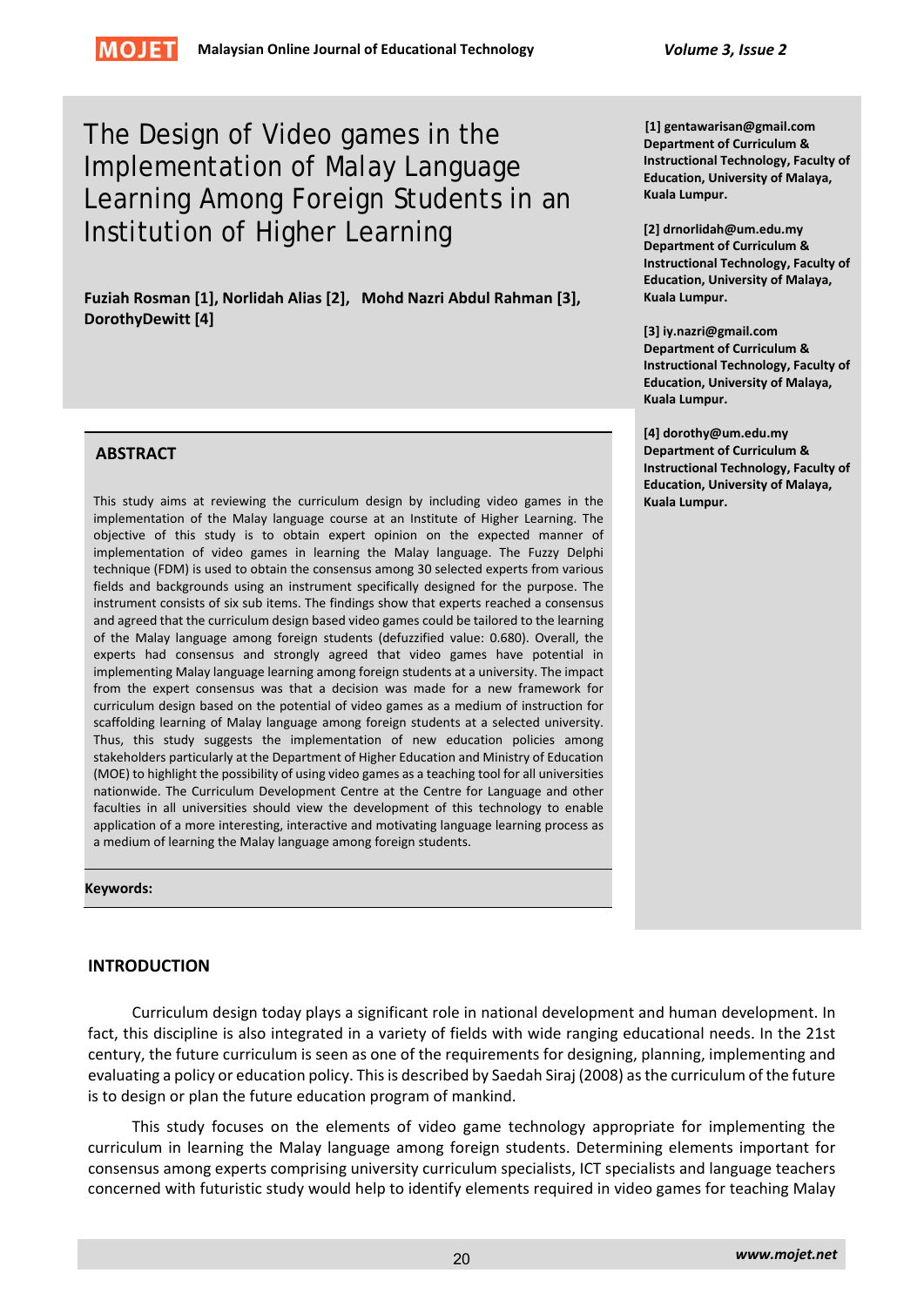language to foreign students. Further, the framework to design a new curriculum is seen as a plan to change the method of learning the Malay language to make it more dynamic, interactive and effective.

# **Background of Study**

Rapid technology development has brought about a new paradigm in education. Before this, the world of education has gone through the Web 1.0 technology development phase of the internet. Then the second phase of technology development has seen emergence of web 2.0 technologies, namely *social web* involving social networking sites such as blogs, *Wikis, Podcasts, YouTube, Facebook* and *Twitter* being created for business and e‐learning*.*

At this time, the virtual world known as web 3.0 enables communities worldwide to interact through social computing simulations that affect business, education, social sciences, science and technology. Among the technologies involved in the virtual world are video games and interactive social networking (Messinger et al., 2009). Virtual worlds are being developed and applied in the education system in the west. Video games are being adapted with the sophistication of the semantic web and avatars*.* Similarly, the hardware technology such as 3D simulations, augmented reality, virtual depth‐sensing cameras, human‐constructed semantic standards, and broadband, wireless, sensor and m‐learning provide a variety of video games of different genres, for pleasure or education.

In the 21st century, the role of the Malay language has changed in context from being the official and national language to being a language of knowledge as the language is studied as a foreign language in all Malaysian Institutions of Higher Learning, Private Higher Education Institutions (HEIs) and overseas in countries such as China, Russia, United Kingdom, and Uzbekistan. Awang Sariyan (2006) views the Malay language teaching program for foreign language speakers as fulfilling the needs arising from the use of the Malay language as the language is learnt in various study centers worldwide. Bahasa Melayu has its own position in the development of the world's major languages so that there is indeed a need to investigate its development from the perspective of foreigners.

The Malay language curriculum taught in Higher Education Institutions (HEIs) has been reviewed to cater to the large number of foreign students in the country every year. The Malay language in the context of teaching and learning in higher education, is regarded as a foreign language. This is because the Malay language in higher education has been introduced as a compulsory subject to foreign or international students studing in HEIs (Fai'zah Abd. Manan, Mohamad Amin Embi, & Zamri Mahamod, 2010).

Implementation of the Malay language learning as a Foreign Language (BMSBA) started in Malaysia between 1995 and 1996. Since then, changes have occurred in the education system. This change was done to elevate the Malay language as the medium of knowledge as has previously been gazetted in the Education Act 1961 (Fa'izah Abd. Manan, Zamri Mahamod, & Mohamed Amin Embi, 2009).

In general, this study aims at investigating the design of video games in the Malay language curriculum in universities. The objective of the study is to obtain expert opinion on the expected manner of implementation of video games in learning the Malay language for foreign students at a university.

## **Statement of the Problem**

Rusdi Abdullah (2001) stated that the number of foreign students who choose Malaysia as a destination for study at public and private higher education institutions (HEI) is increasing. Thus, the regularization of the education system through the Education Amendment Act 1995 showed that Malay is to be compulsory for foreign students studying in these institutions. The Act was amended to provide exposure to foreign students to the fundamental aspects of the Malay language, such as sound, spelling, basic grammar, and sociolinguistic aspects in order to carry out a conversation, read and comprehend simple material, and to write in the language. However, the syllabus for the course Bahasa Melayu Sebagai Bahasa Antarabangsa (BMSBA) in universities is compiled by the Language faculty at each university. Furthermore, the implementation of teaching BMSBA offered is different in each HEI (Fa'izah Abd. Manan, Zamri Mahamod & Mohamed Amin Embi, 2009).

Although the implementation of the Malay language teaching to foreign students was introduced in the 1990s, very few studies have been done on learning Malay language among foreign students in Malaysia.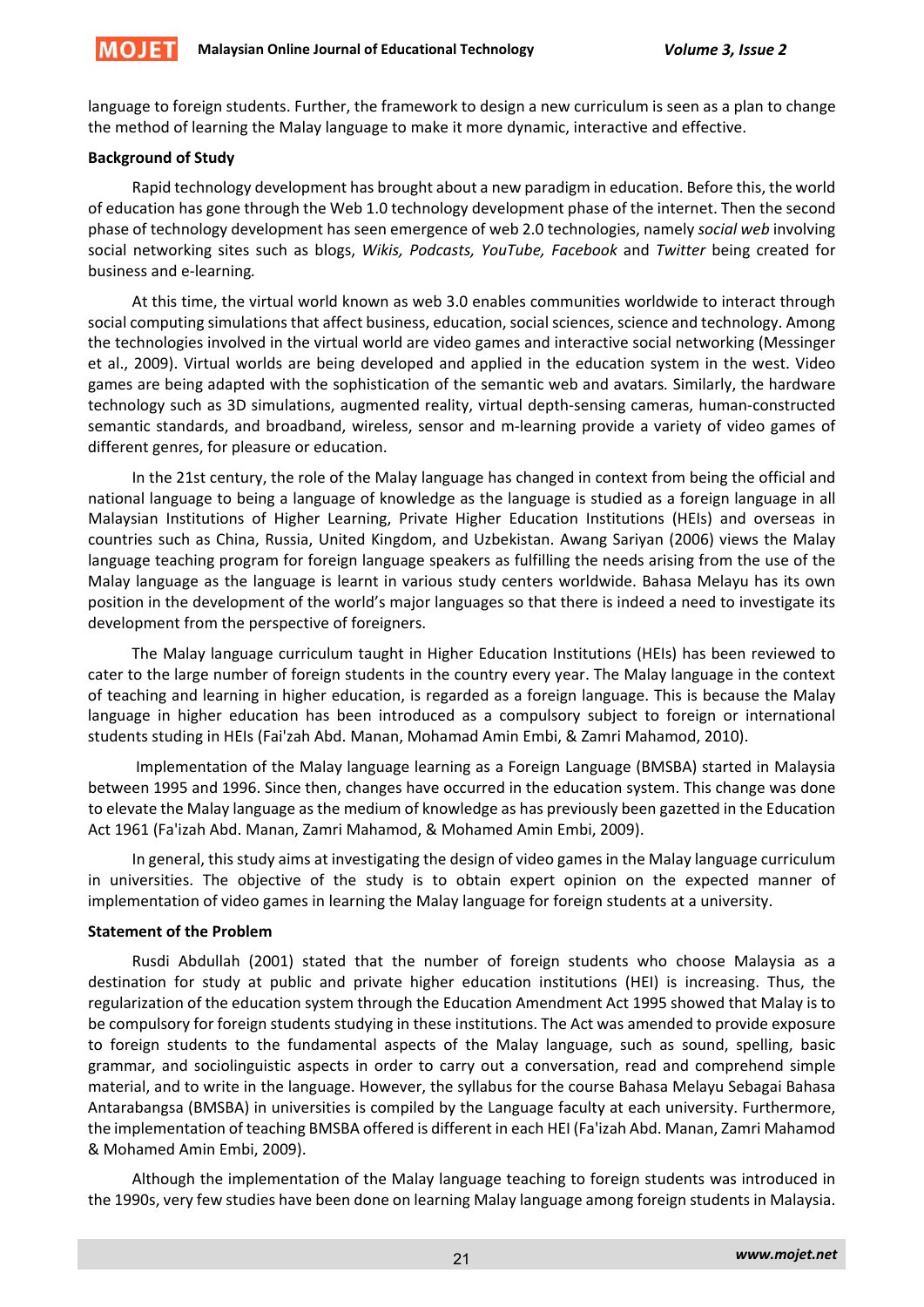

There have been some studies on language learning strategies for Malay language learning among foreign students (Fa'izah Abd. Manan, Zamri Mahamod & Mohamed Amin Embi, 2009; Fai'zah Abd. Manan, Mohamad Amin Embi, & Zamri Mahamod, 2010; Yong, Siti Saniah Abu Bakar, Chan, & Vijayaletchumi, 2010; Siti Saniah Abu Bakar& Sharala Subramaniam, 2012), and error analysis and common mistakes among foreign students (Siti Baidura Kasiran, & Nurul Jamilah Rosly, 2011; Yong & Vijayaletchumi, 2012).

Review of video games in the context of language learning has been done by Walsh (2010), Pelin Turgut Yildiz and Margin (2009), Muhammet Demirbilek, Ebru Yilmaz, and Suzan Tamer (2010), Ranalli (2008); Piirainen and Tainio (2009), and Laleh Aghlara and Nasrin Tamjid Hadidi (2011). These studies focus on two main areas, namely the type of video games and the effectiveness of video games for language learning. Among the types of games discussed are Massively Multiplayer Online Role Playing Games (MMORPGs), The Sims*,* 3D Multi‐User Virtual World, and SHAIEX (Adaptive Hypermedia System). The effectiveness of video games in language learning has been noted especially in learning English as a second language or foreign language.

Reviews on learning the Malay language among foreign students who use technology have been undertaken by Siti Plus Azit (2005) on implementation of multimedia elements in Malay language learning and Anuradha (2008) regarding the design of the Malay language learning portal for foreign students at the University of Malaya. However, few empirical studies have focused on the potential of video games in implementing Malay language learning for foreign students in local universities. However, there has been a study on the potential of video games in the curriculum of the future which focused on the Delphi method (Fuziah Rosman, Zul Fikri Mohd Munir Zamir, Saedah Siraj, & Norlidah Alias, 2012). Another study conducted by Fuziah Rosman, Norlidah Alias, Saedah Siraj, Husaina Banu Kenayathullah, Zakaria Abd Razak and Ghazali Darussalam (2013) used meta‐analysis of many studies to investigate the potential of video games in the Malay language vocabulary learning for international students in Malaysia. Therefore, this research will anticipate the implementation of video games in learning the Malay language for foreign students at a university.

#### **Review of Literature**

The potential of video game use in education is frequently debated by experts and video game design curriculum specialists in the West (Moreno et al., 2008; Papastergiou, 2009; Prensky, 2001).

Papastergiou (2009) noted that some researchers predict the learning environment will be more fun and effective with the application of video games as compared to traditional learning methods. Oblinger (2004) in Papastergiou (2009) explains that several factors change the environment for better learning through video games: a) games can be *multi‐sensory,* active, and extraordinary experience, using problem‐ based learning; b) provide and add experience while using existing knowledge; c) provide feedback quickly through hypothesis‐testing and enable students to learn by action; d) provide opportunities for students to do self‐assessment by scoring marks and at different levels of achievement as well; e) improving the environment and social relations between players or students.

Some researchers touched on the role of video games. Apperley (2010) argues that cybertext form a complex interplay of actions which are allowed in video games. According to him, students are able to form a broader social context through video games. Students who act as players will have the opportunity to interact with others to share their knowledge and experience to achieve victory in the game. According to Dickey (2007) MMORPGs improve intrinsic motivation among students. This is also supported by Peterson (2010) who agreed that MMORPGs increased motivation and fun learning through the game‐based video interaction.

In studying the effectiveness of educational video game design, some areas deserve further investigation. The value of education and fun in learning using video games need to be balanced. For effective teaching and learning, sound teaching techniques to achieve learning objectives are required (Moreno, Burgos, Martinez, Sierra, & Fernandez, 2008). Among these are: 1) multimedia approach with regard to the content of presentation; 2) using existing video games in the market or industry in education as well; 3) existing video games that have been developed are balanced between education and fun in learning.

In addition, the general game design is based on a pedagogical approach and focuses on some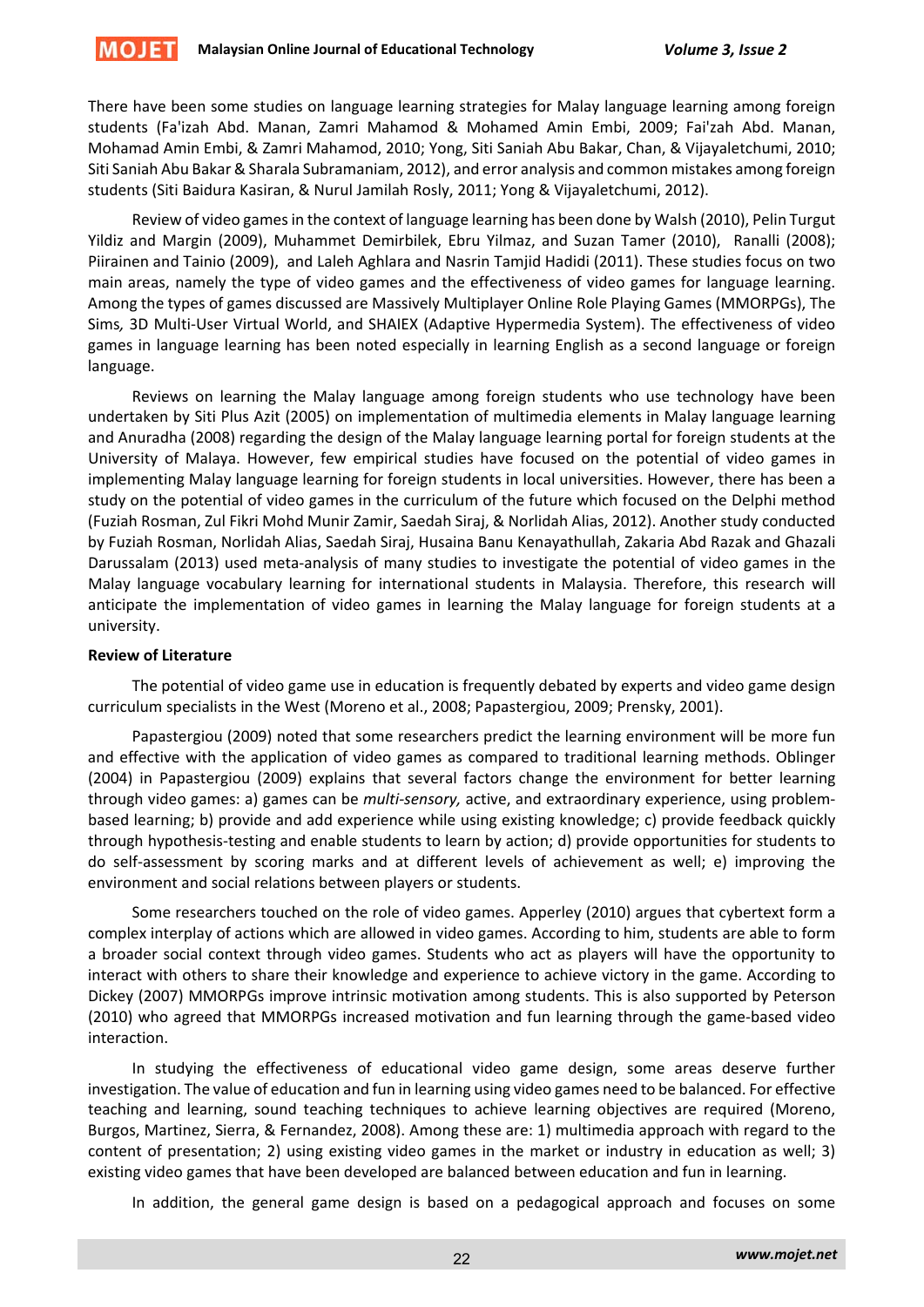important features such as adjustments in real time, in accordance with student needs, assessment and grading in the game as well as integration with online education (Moreno et al., 2008).

In this study, theoretical frameworks used are the Hunkins curriculum model and the theory of Social Constructivism. The discussion will begin with the Hunkins curriculum model followed by Social Constructivism theory. Hunkins (1980) in Ornstein and Hunkins (2004) outlines the seven phases of decision‐ making include: a) conceptualize the curriculum and approve it; b) diagnosis; c) the selection of content; d) selection of experience; e) implementation; f) evaluation, and g) retention. The Hunkins curriculum model is used to design a futuristic curriculum in determining the appropriate selection of video game elements and implementation of the curriculum in learning the Malay language among foreign students at the university.

Social constructivism is a theory derived from Piaget's theory of cognitive development and theoretical development of the Zone of Proximal Development (ZPD) introduced by Vygotsky (Mok, 2013). ZPD refers to the performance and abilities of students in problem‐solving beyond oneself and achieving growth at a potential higher level (Figure 1). In the context of this study, Social Constructivism theory is used in this aspect of the role of video games as a medium of learning or scaffolding in implementing Malay language learning for foreign students at the university. This theory suggests that the process of learning the Malay language through video games can improve the performance of individual students whether assisted by a teacher or friend who is intelligent and motivated to succeed according to their level and ability.



## *Figure 1.* **Vygotsky's Zone of Proximal Development.**

## **METHODOLOGY OF STUDY**

This study uses the Fuzzy Delphi approach introduced by Murray, Pipino, and Gigch (1985) and reviewed by Kaufman and Gupta (1988). FDM uses the combination of fuzzy set numbering or fuzzy set theory, applied in the traditional Delphi technique. This technique is not new as it has been introduced in future studies as an effective and fast measurement technique to get consensus among experts without going through many cycles in the study of innovative futuristic applications (Mohd. Shotaro Mohd. Jamil, Zaharah Hussin, Nurul Rabihah Mat Noh, Ahmad Arifin Sapar, & Norlidah Alias, 2013).

There are two main things in FDM; the *Triangular Fuzzy Number* and defuzzified Process*. Triangular Fuzzy Number* involves 3 points (m <sub>1</sub>, m <sub>2</sub>, m <sub>3</sub>) of the minimum, most reasonable value and maximum value. Figure 2 shows the three values.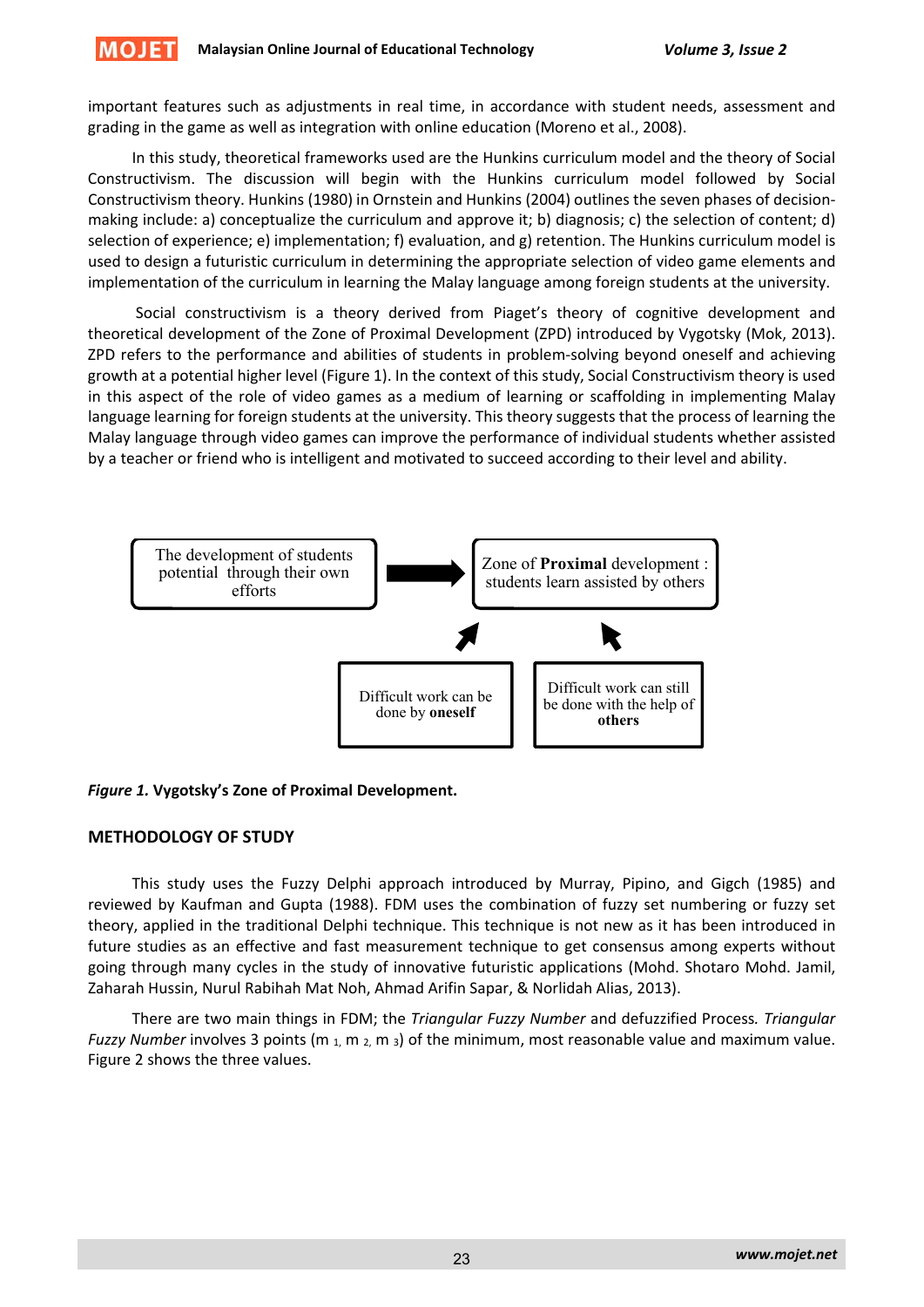

*Figure 2.* **The three means in Fuzzy Delphi technique.**

Figure 2 shows the *graph of the triangles mean against the triangles*

*Defuzzication* can also be used to determine the position *(ranking)* for each variable or item and sub variables or sub items. There are three formulas that can be applied to determine the position of:

i. A  $_{max}$  = 1/3  $*$  (a  $_1$  + a  $_m$  + a  $_{2}$ ) ii. A  $_{max}$  = 1/4  $*$  (a  $_1$  + 2a  $_m$  + a  $_2$ )

iii. A  $_{max}$  = 1/6  $*$  (a  $_1$  + 4a  $_m$  + a  $_{2}$ )

Steps to constructing a FDM (Table 1).

#### **Table 1 Steps to make FDM**

| <b>Step</b> | <b>Explanation</b>                                                                                                                                                                                       |
|-------------|----------------------------------------------------------------------------------------------------------------------------------------------------------------------------------------------------------|
|             | Determining the experts involved<br>Number of specialists in FDM is;                                                                                                                                     |
|             | 10-15 experts (Adler & Ziglo, 1996)<br>10-50 specialists (Jones & Twiss, 1978)                                                                                                                           |
|             | Determine the linguistic scale, based on triangular fuzzy number                                                                                                                                         |
|             | All data are tabled to obtain the mean $(m_1, m_2, m_3)$                                                                                                                                                 |
| 4           | Determine the distance between two fuzzy numbers to determine the threshold, d<br>Provided the condition: if $d \le 0.2$ , meaning all experts reached a consensus.<br>Otherwise, a second round is done |
|             | Determine the group's agreement (group consensus)                                                                                                                                                        |
|             | The percentage of group agreement must exceed 75%, if not the second round should<br>be done                                                                                                             |
|             | Refer to the linguistic scale table                                                                                                                                                                      |
| 6           | Aggregates determine Fuzzy Evaluation by adding all fuzzy numbers                                                                                                                                        |
| 7           | The Defuzzification process                                                                                                                                                                              |

This study will use purposive sampling*.* Noraini Idris (2010) stated the purpose of sampling involves consideration of individual judgment to select a sample that is based on the knowledge of the researchers and purpose specific to the research. Researchers can use their knowledge of a problem or make a decision.

Next, a list of 30 experts in an expert panel was selected in this study as shown in Table 2: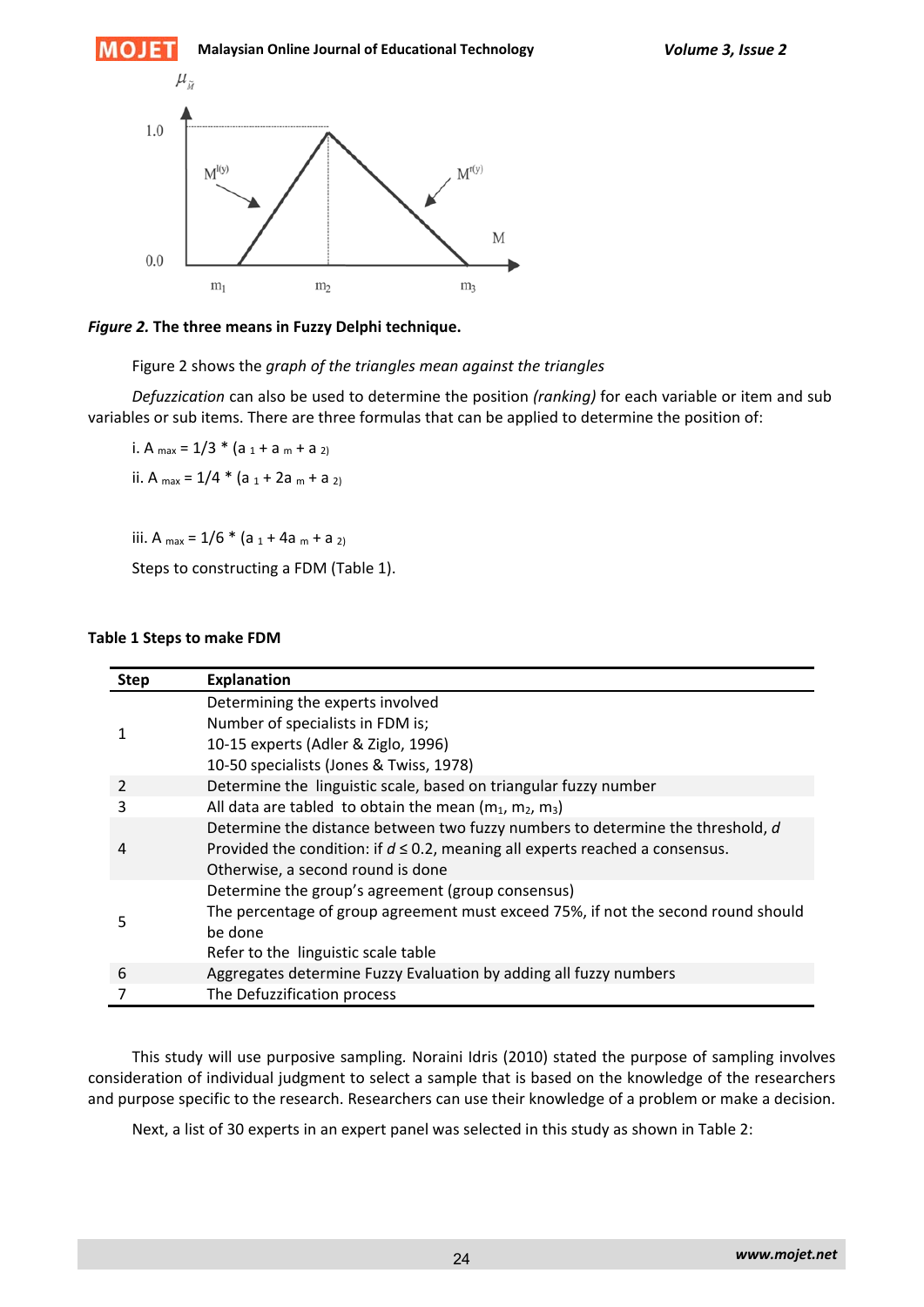

#### **Table 2 Criteria for Selection of an Expert Panel**

| <b>Expert</b>        | <b>Criteria</b>                                           | <b>Number</b> |
|----------------------|-----------------------------------------------------------|---------------|
| Lecturers / teachers | Curriculum                                                |               |
| Lecturers / teachers | Language education                                        | 12            |
| Lecturers / teachers | <b>Information and Communications</b><br>Technology (ICT) | 5             |
| Lecturers / teachers | Instructional technology                                  | 1             |
| Lecturers / teachers | Linguistics / Literature Studies                          | 10            |
| Lecturers / teachers | Literature and Translation                                |               |

The process of collecting data in this study was conducted using Fuzzy Delphi approach. Among the processes involved is an interview for the Delphi technique. The questionnaires were analyzed by using

fuzzy number. A 5-point scale was used to obtain consent or group consensus among experts (Norlidah Alias, Saedah Siraj, & Mohd Nazri Abdul Rahman, 2013) to determine the expected potential of video games in implementing Malay language learning for foreign students. To facilitate the experts in answering the questionnaire, researchers have put the scale of 1 to 5 to replace the *Fuzzy number* as shown in Table 3 of the following 5‐point linguistic scale.

#### **Table 3 Five‐point Linguistic Scale**

| <b>Linguistic Scale</b><br>(Linguistic variable) |                    |
|--------------------------------------------------|--------------------|
| <b>Strongly Disagree</b>                         | (0.00, 0.10, 0.20) |
| <b>Disagree</b>                                  | (0.10, 0.20, 0.40) |
| Simple agree                                     | (0.20, 0.40, 0.60) |
| Agree                                            | (0.40, 0.60, 0.80) |
| <b>Strongly Agree</b>                            | (0.60, 0.80, 1.00) |

## **FINDINGS**

Analysis of the data is in accordance with *Fuzzy Delphi* approach through steps 3 through 7 will answer the research questions stated.

To see the degree of agreement among the experts, the findings of all the items have been analyzed to determine the *Fuzzy* distance between two numbers to determine the threshold*, d* as follows:

$$
d\left(\tilde{m}, \tilde{n}\right)=\sqrt{\frac{1}{3}\Big[\left(m_1-n_1\right)^2+\left(m_2-n_2\right)^2+\left(m_3-n_3\right)^2\Big]}.
$$

It is supported by Chu and Hwang (2008); Murry and Hammons (1995) in Nurul Rabihah Mat Noh, Siti Hajar Abd Razak, Norlidah Alias, Saedah Siraj, Shotaro Mohd Hussin Mohd Jamil and Zaharah (2013) which states that in order to analyze the data, the distance between two *fuzzy* numbers is calculated by measuring the average deviation value.

In this study, the first condition has been complied with as the threshold is less than 0.2 for most sub items. In addition, the second condition has been observed as the consensus of the expert group which is 77.8% exceeds the minimum 75%. This shows a high degree of agreement among experts. Therefore, the second round of the *fuzzy Delphi* is not required as the data has complied with both the requirements.

Analysis showed the expectation of implementation of video games in the implementation of the Malay language to foreign students in universities. In this construct, there are six sub‐items under discussion (Table 4).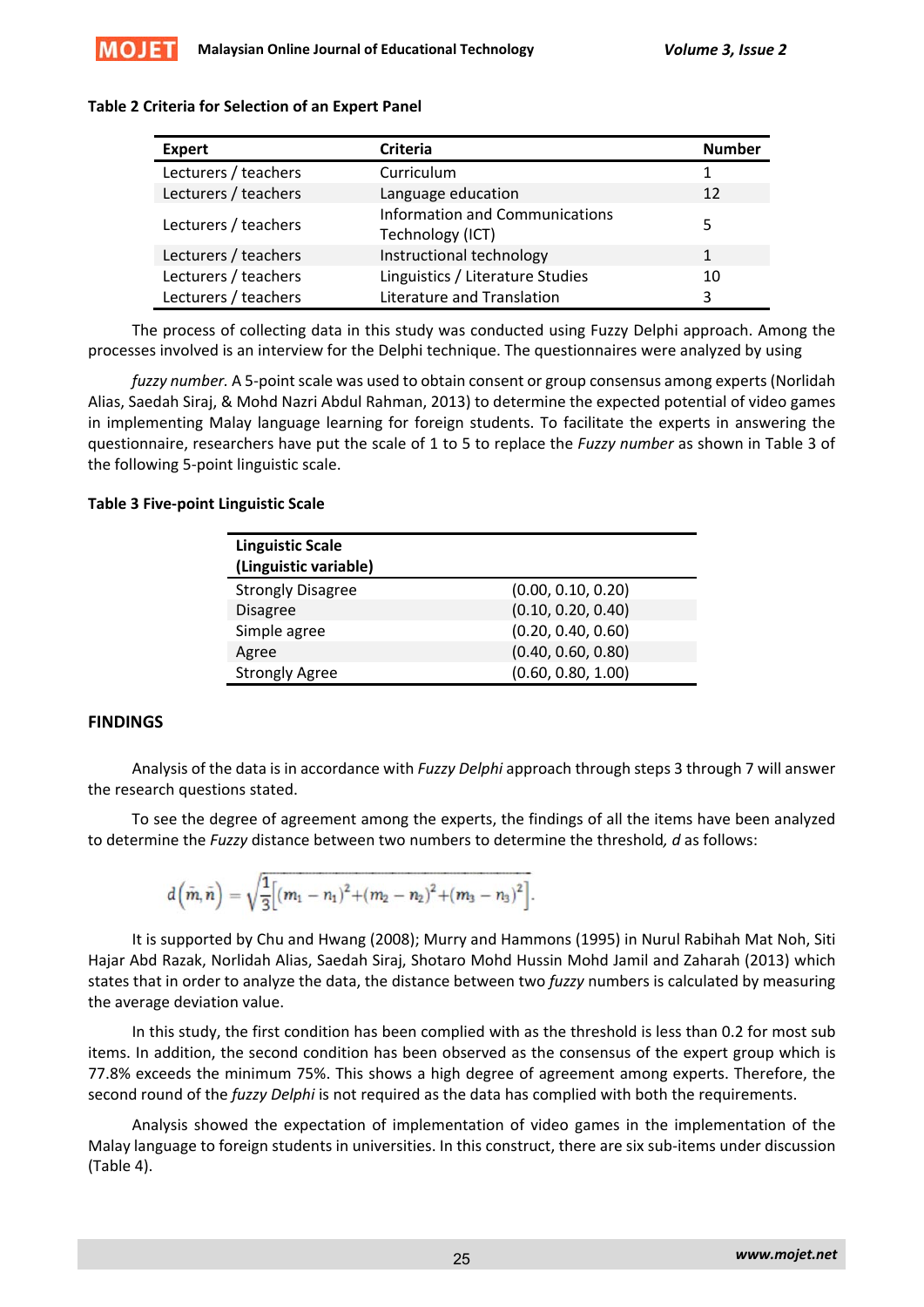

| Item $/$<br>No. | <b>The Expectations of</b><br>implementation of video games<br>/ Item                                                                                                                                                                      | <b>Fuzzy evaluation</b> | <b>Defuzzified</b> | Rank           |
|-----------------|--------------------------------------------------------------------------------------------------------------------------------------------------------------------------------------------------------------------------------------------|-------------------------|--------------------|----------------|
| $\mathbf{1}$    | Curriculum design based on<br>video games should be changed<br>to suit the Malay language<br>learning among foreign students.                                                                                                              | (14.2, 20.2, 26.2, )    | 0.680              | $\mathbf{1}$   |
| 2               | <b>Traditional learning theories</b><br>such as behaviorism are no<br>longer suitable for the use of<br>video games in learning the<br>Malay language among foreign<br>students.                                                           | (13.6, 19.6, 25.6)      | 0653               | $\overline{4}$ |
| 3               | The Malay language syllabus can<br>attract more foreign students<br>when video games are used in<br>the learning process.                                                                                                                  | (14.3, 20.2, 26.2)      | 0.673              | $\overline{2}$ |
| 4               | Teacher or lecturer should apply<br>video games for learning the<br>Malay language among foreign<br>students.                                                                                                                              | (14, 20.2, 26)          | 0.669              | 3              |
| 5               | The implementation of video<br>games online through e-Learning<br>platforms like Moodle or Virtual<br>Learning Environment (VLE) is<br>important for more effective and<br>dynamic learning of Malay<br>language among foreign<br>students | (13.2, 19.4, 25.2)      | 0.642              | 5              |
| 6               | The type of evaluation used<br>video games for learning the<br>Malay language is online.                                                                                                                                                   | (13.2, 19.2, 25.2)      | 0.640              | 6              |

**Table 4 Expectations for the Implementation of Video Games In Malay Language Lesson for Foreign Students in Universities** 

The score and rank of each sub item according to the experts' agreement are shown in Table 4. Based on Table 4, the majority of experts agree with sub item 1 with the *defuzzified value* 0.680. This shows the curriculum based on video games should be designed for Malay language learning among foreign students. Hence, sub item 1 ranks the highest in the list and deserves priority among experts based on collective agreement. This is followed by sub‐item 3 (with *defuzzified* value 0.673) in second place, which shows that the Malay language syllabus should attract more foreign students when video games are used in the learning process.

# **DISCUSSION**

Discussion of the findings involved answering the following research question: "What is the expected manner of implementation of video games in implementing Malay language learning for foreign students at the university, according to expert opinion?"

Analysisshowed that the majority of experts agree with item 1 with the *defuzzified* value of 0.680. This shows the design of a curriculum based video games should be changed to suit the Malay language learning for foreign students. This finding is reinforced by Fuziah Rosman, Zul Fikri Zamir, Saedah Siraj, and Norlidah Alias (2012) which states that all curriculum design should be changed in accordance with future needs. This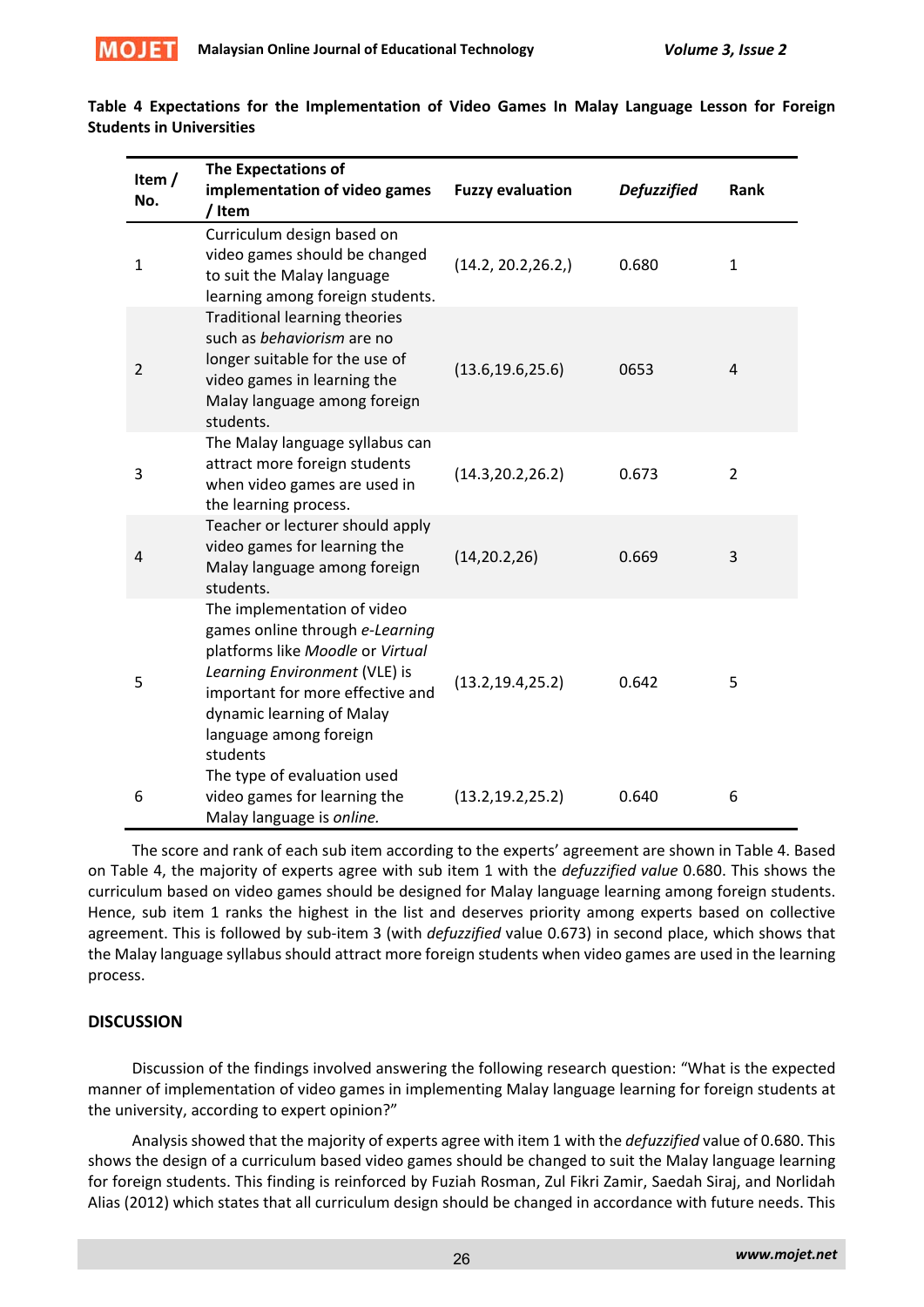makes the sub item 1 ranked first score in the priority list of experts based on a collective agreement. This is followed by sub‐item 3 (with *defuzzified* value 0.673) in position 2, which shows the Malay language syllabus to attract more foreign students to the performance of video games in the learning process.

Curriculum design is a very important component in implementing the curriculum. It is also stated by Fuziah Rosman, Zul Fikri Zamir, Saedah Siraj, and Norlidah Alias (2012) most expert reviews given state positive impact of video games in the curriculum primarily as a learning tool. It is also emphasized by Shelton and Scoresby (2011) who stated that the study video game design education seeks to enhance students' motivation in the English language subject*.* These elements lend accordance with the planning and implementation of policies as a catalyst and driving force to boost the effectiveness of the learning of the Malay language to foreign students in higher education institutions. Therefore, design of curriculum for learning the Malay language among foreign students needs to changed according to the current context of evolving technology, interactive and dynamic video games.

Selection of elements on item 4 viewed in Malay language syllabus for foreign students become more attractive with the implementation of video games in the learning process that supports the implementation of curriculum design strength. Furthermore, the review of learning activities and assessment methods in the framework of the Malay language courses for foreign students *(Course Outline* LM 1030, 2011) will become more attractive through the application of video games in the future. It is supported by Moreno et al. (2008) which states that the general design of the game is based on a pedagogical approach also focuses on some important features such as: adjustments in real time, in accordance with the needs of students, assessment and grading in the game as well as integration with online education.

## **6 Implications and Recommendations**

This study combines two theories of curriculum, the Hunkins (1980) model and the theory of Social Constructivism by Vygotsky. The resulting impact of decisions through expert consensus curriculum model Hunkins (1980) show a new framework for curriculum design based on the potential of video games as a medium of instruction or *scaffolding* in teaching Malay language to foreign students in universities can be implemented in the future. The Hunkins curriculum model and the theory of social constructivism (Vygotsky) is combined in a futuristic study for the potential of video games in the implementation of the Malay language learning among foreign students at a university (Figure 2).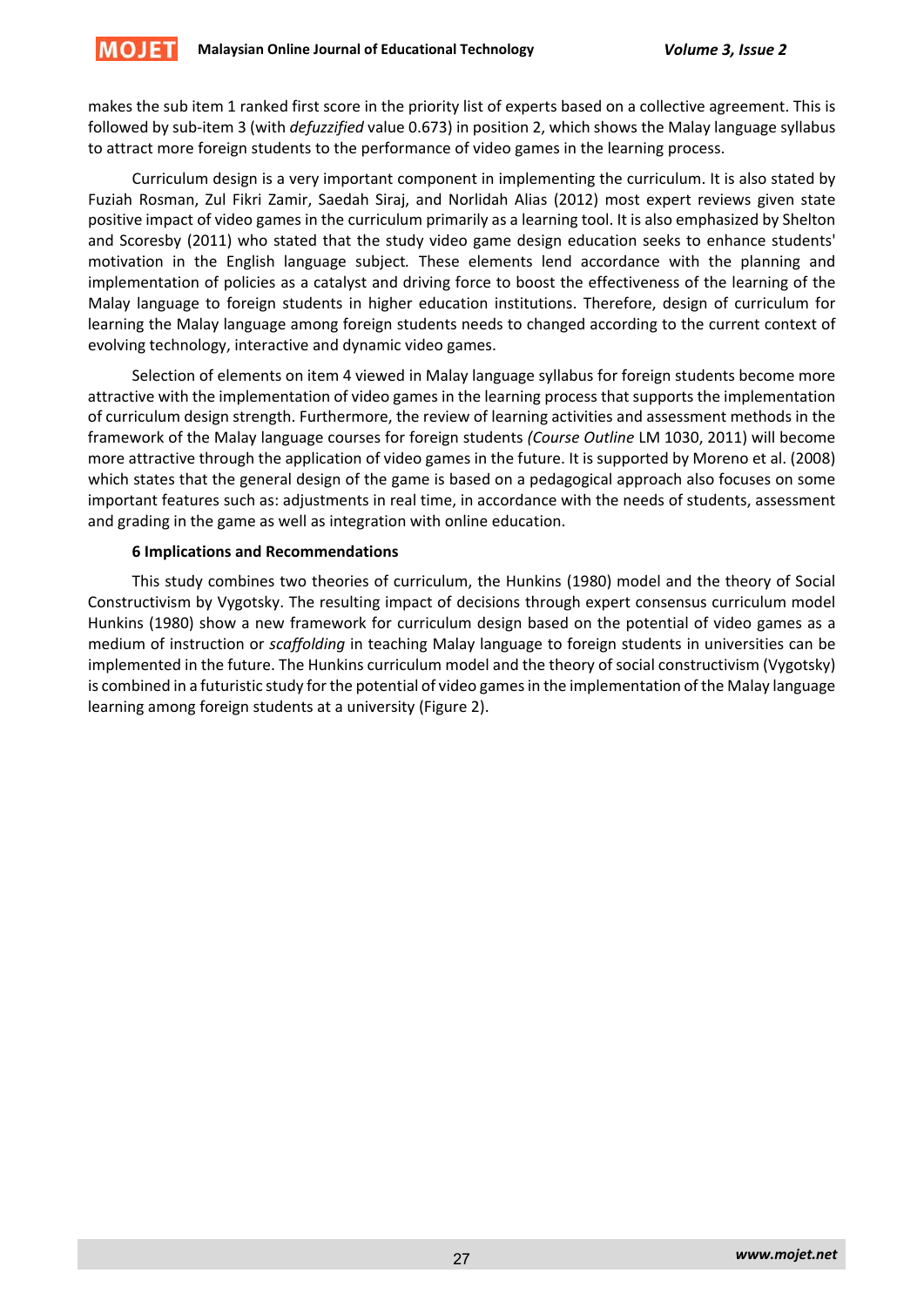

## **Model Curriculum Hunkins (1980) Theory of constructivism SOCIAL (ZPD)**



Figure 2 The Hunkins curriculum model and the theory of social constructivism (Vygotsky) in a futuristic study of a video game design curriculum in the implementation of Malay language learning in universities.

This paper proposes the implementation of new education policies to stakeholders particularly the Department of Higher Education in the Ministry of Education (MOE) to highlight the general policy or education policy that uses video game technology as a teaching aid tool for all universities nationwide. Curriculum designers at language centers and language faculties should view this study as a significant study on the potential of video games that need to be studied more in depth to adapt this technology into the teaching and learning of the Malay language. The potential of video games as *scaffolding* through the theory of social constructivism can help students to some degree given the potential for improved performance of language learning in the zone of proximal development (ZPD). Video game has potential for development and is compatible with the requirements of the language curriculum as it can enable the *scaffolding* process to better prepare students towards learning independently and always being motivated when learning the Malay language as a foreign language.

In the discussion of the findings it has been described that curriculum design is a very important component in curriculum implementation. It is also stated by Fuziah Rosman, Zul Fikri Mohd Munir Zamir,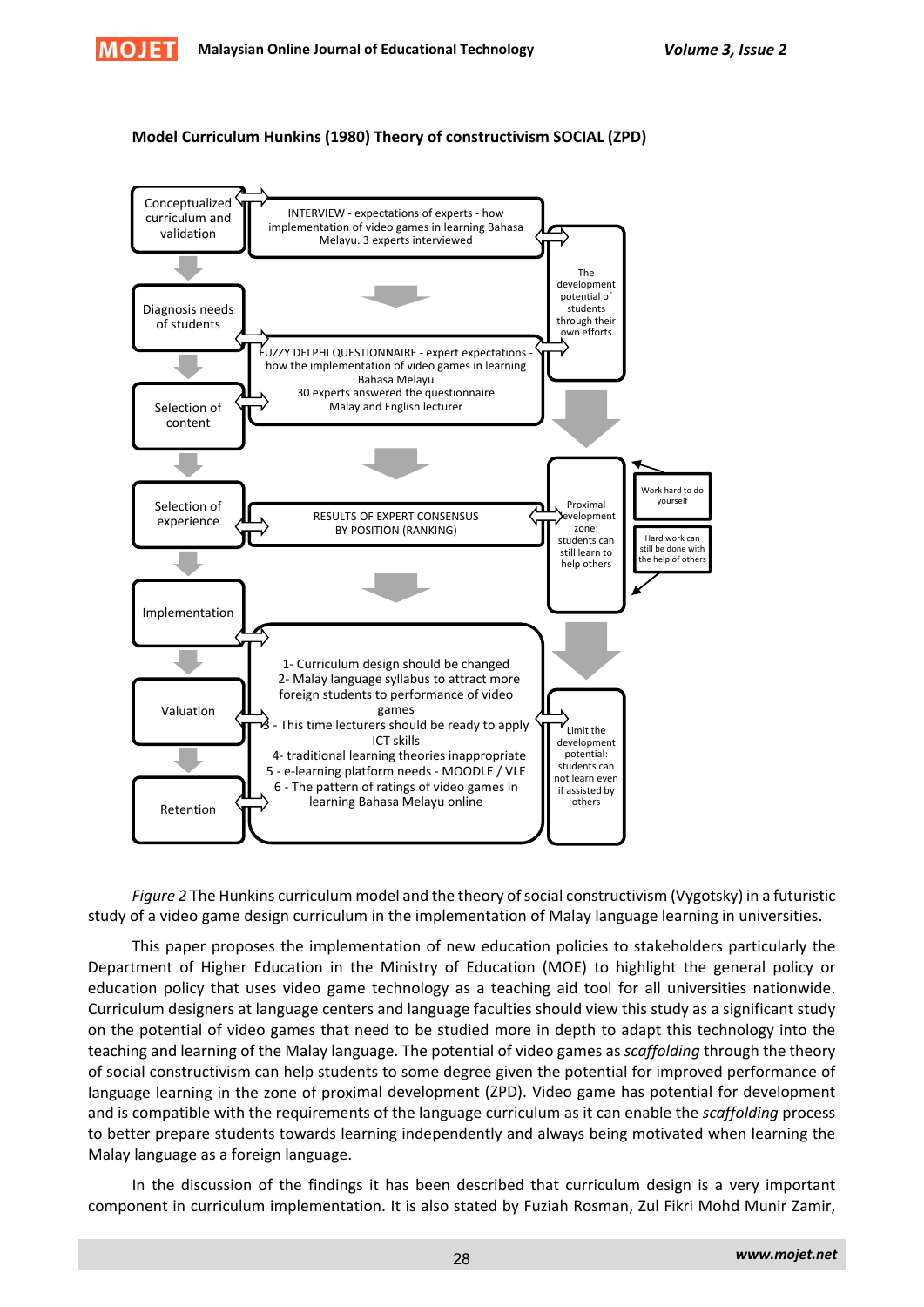

Saedah Siraj, and Norlidah Alias (2012) that most expert reviews given state the positive impact of video games on the curriculum primarily as a learning tool. It is also emphasized by Shelton and Scoresby (2011) who stated that the study of video game design in education enhances students' motivation in the subject English Language*.* Selection of experts on these elementsis consistent with the planning and implementation of policies as a catalyst and driving force to boost the effectiveness of Malay language learning among foreign students in higher education institutions.

# **7 Conclusion**

The findings show that among the 6 sub items analyzed, the majority of experts agree with item 1 (*defuzzified value* 0.680). This shows the design of a curriculum based on video games could be reviewed for Malay language learning among foreign students. Selection of experts on these elements is consistent with the planning and implementation of policies as a catalyst and driving force to boost the effectiveness of Malay language learning among foreign students in higher education institutions. The consensus of experts in selecting the video game elements to prove that some potential video game elements in the implementation of the Malay language learning for foreign students at a university with a master agreement between 0.60 and 0.80. This means the experts are at the stage of approval between "agree" and "strongly agree".

This study examined the potential of video games as a medium for scaffolding in implementing Malay language learning for foreign students at a university using *Fuzzy Delphi* method (FDM). As for recommendations for future studies, researchers can use the *Fuzzy Delphi* on a broader sample to cover all the major universities in Malaysia.

For future studies, it is proposed that an instructional model for using video games for teaching the Malay language among foreign students be designed using techniques such as *Interpretive Structural Modeling* (ISM). In addition, researchers can develop and implement instructional modules incorporating video games in Malay language for foreign students using a design and development research (DDR) approach.

Studies in designing futuristic curriculum using video games should be continued, especially in bringing changes in the curriculum in the next 5 to 10 years. A prototype for a video game design should also be investigated on whether video games in language learning can be utilized by adapting existing video games as proposed by Moreno (2008) or otherwise. In order to apply video games in the industry such as *The Sims*, which have been applied using multiple languages, Nayar (2010) and Gerber and Scott (2011) have listed the types of commercially available video games that could potentially be adapted for language learning. Studies on video game in curriculum design can be developed further by translating existing English video gamesinto Malay **(Siti Afifah Samsudin,** 2011). Finally, the study on video game design in Malay language learning should develop prototypes or for teaching and learning process as practiced by Muhammad Sabri Sahrir, Nor Aziah Alias, Zawawi Ismail and Nurul Huda Osman (2012) who studied the use of design and development research (DDR) approach in developing a prototype vocabulary game for learning Arabic language online.

# **REFERENCES**

- Ahmer Iqbal, Marja Karhu, & Pekka Neittaanmaki. Experiences and motivation of the participation in virtual worlds. *Procedia Social and Behavioral Sciences 2,* 3190‐3197, 2010.
- Anuradha, D. *Applying soft system methodology (SSM) for designing Malay language learning portal* . Unpublished master's thesis. University of Malaya, Kuala Lumpur, 2008.
- Apperley, studies Q. What games can teach us about videogames in the English Language and Literacy classroom. *Australian Journal of Language and Literacy, 33*(1)*,* 12‐23, 2010.
- Awang Sariyan. Teaching English to speakers of foreign languages: Goals and strategy considerations. *Journal of Linguistics Society, 7,* 1‐15, 2006.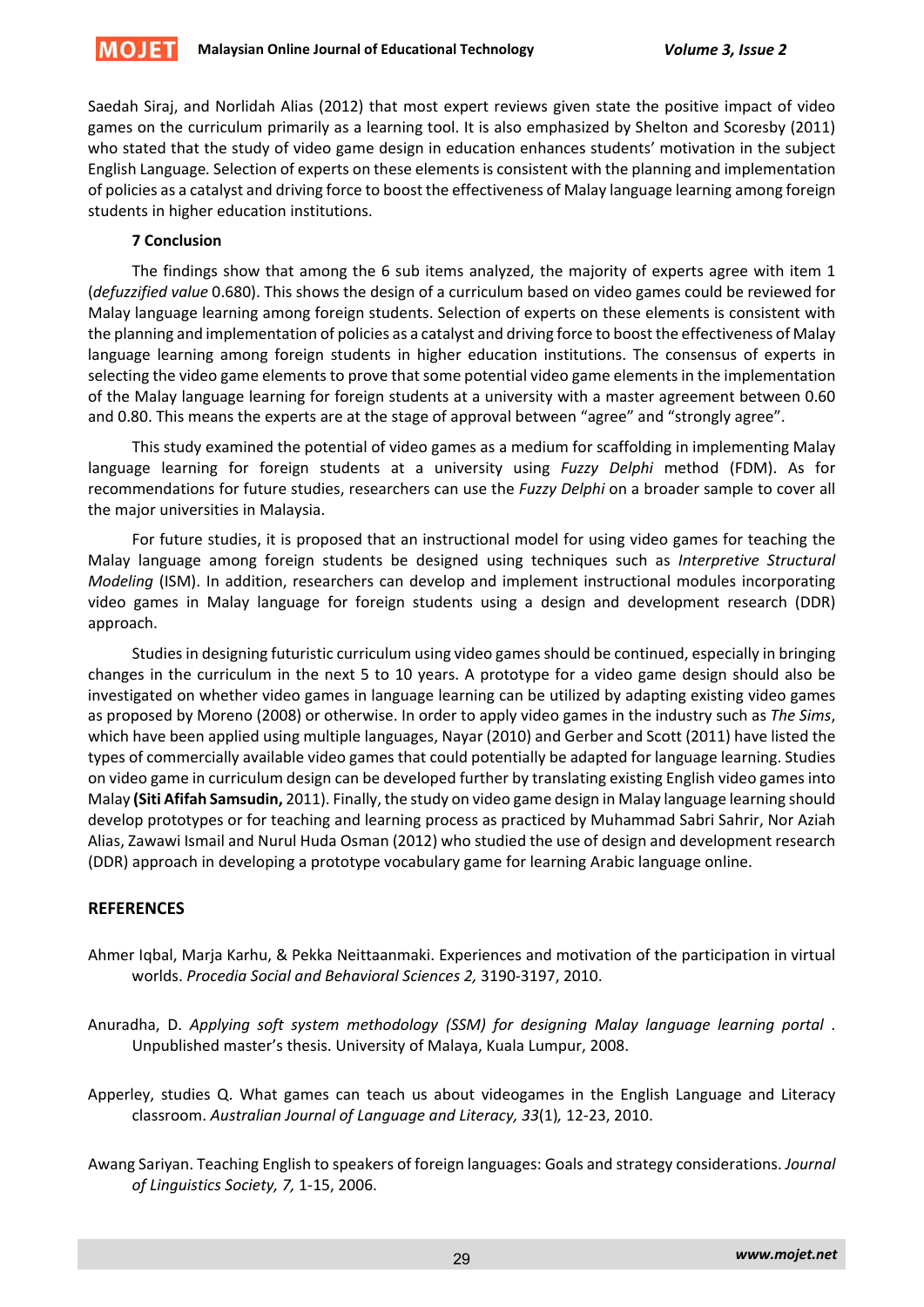

- *Course Outline* LM 1030. Bahasa Melayu I for Foreign Students. International Islamic University Malaysia (IIUM). Centre for Language and pre‐university academic Development (CELPAD). August 8, 2011.
- Dickey, MD Game design and learning: A conjectural analysis of how massively multiple online role‐playing games (MMORPGs) foster intrinsic motivation. *Educational Technology Research Development, 55,* 253‐273, 2007.
- Fa'izah Abd Manan, Zamri Mahamod, and Mohamed Amin Embi. Research Malay language learning strategies as a foreign language in students abroad*. Proceedings of the 4th Regional Education Seminar, 2009,* 259‐268.
- Fa 'izah Abdul Manan, Muhammad Amin Embi, and Zamri Mahamod. Framework development and evaluation module learn how to learn languages other than English for foreign students higher education institutions Malaysia. *AJTLHE: ASEAN Journal of Teaching and Learning in Higher Education, 2*(2)*,* pp. 59‐71, 2010.
- Fuziah Rosman, Norlidah Alias, Saedah Siraj, Husaina Banu Kenayathullah, Zakaria Abd Razak, & Ghazali Darussalam. Potential of video games in learning Bahasa Melayu vocabulary among international university students in Malaysia: A meta‐analysis ofselected journals. *TOJET: The Turkish Online Journal of Educational Technology, 12*(4)*,* 2013, October.
- Fuziah Rosman, Zul Fikri Mohd Munir Zamir, Saedah Siraj, & Norlidah Alias. The potential of video games in the curriculum of the future. *The 1st International Seminar on Quality and Affordable Education* (ISQAE‐2012)*,* 97‐120, 2012.

Gina Idris. *Research in education*. Kuala Lumpur, Malaysia: McGraw‐Hill, 2010

Hunkins, F. (1980), *Curriculum Development; Programme Improvement,* Colombus, Ohio Merrill

- Hsu, H., & Chen, CT. Aggregation of fuzzy opinions under group decision. *Fuzzy Sets and Systems,* 79, 279 to 285.1996. In Nurul Rabihah Mat Noh, Siti Hajar Abd. Razak, Norlidah Alias, Saedah Siraj, Mohd. Shotaro Mohd Jamil & Zaharah Hussin. Usage of facebook: The future impact of curriculum implementation on students in Malaysia. *Procedia ‐ Social and Behavioral Sciences* 103. 1261 ‐ 1270, 2013.
- Laleh Aghlara, and Nasrin Tamjid Hadidi. The Effect of Digital Games on Iranian Children's vocabulary retention in foreign language acquisition. *Procedia Social and Behavioral Sciences,* 552‐560, 2011.
- Messinger, PR, Stroulia, E., Lyons, K., Bone, M., Niu, R. H., Smirnov, K., & Perelgut, S. (2009). Virtual worlds ‐ ‐ past, present, and future: New directionsin social computing. *Decision Support Systems, 47,* 204‐228.
- Mohd. Shotaro Mohd. Jamil, Zaharah Hussin, Nurul Rabihah Mat Noh, Ahmad Arifin Sapar, & Norlidah Alias. *Application of Fuzzy Delphi method in educational research*. In Saedah Siraj, Norlidah Alias, Dorothy Dewitt & Zaharah Hussin (Eds.), *Design and developmental research: Emergent trends in educational research*. Kuala Lumpur: Pearson Malaysia, 2013.

Mok, S. S. (2013). *Pedagogy for teaching and learning* (3rd ed.). Selangor. Multimedia Publishing.

Moreno‐Ger, P., Burgos, D., Martinez‐Ortiz, I., Sierra, JL, & Fernandez‐Manjon, B. Educational game design for online education. *Computers in Human Behavior, 24*(6)*,* 2530‐2540 2008.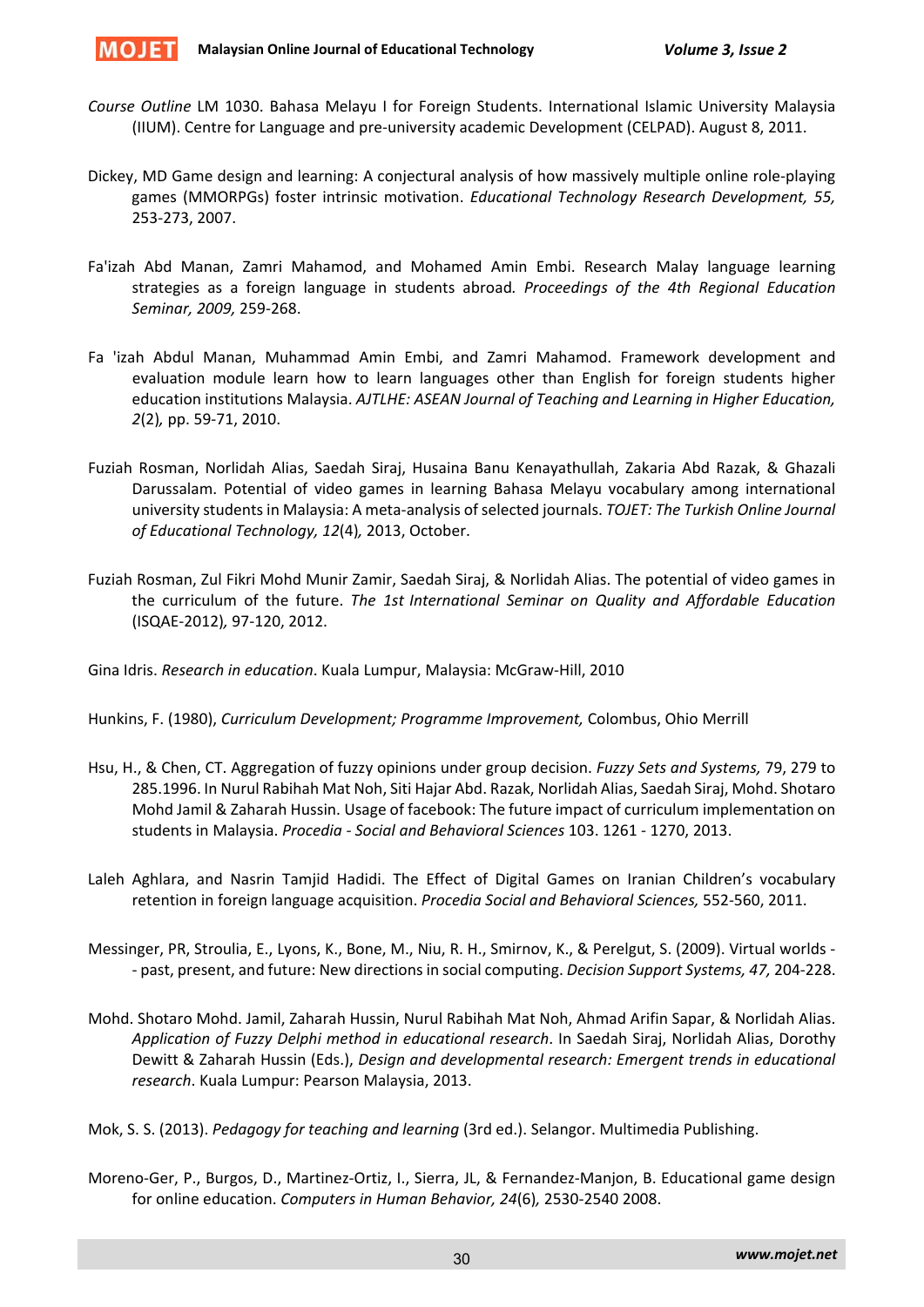

- Muhammad Sabri Sahrir, and Nor Aziah Alias. A study on Malaysian language learners' perception towards learning Arabic via online games. *GEMA Online Journal of Language Studies, 11*(3)*,* 2011, September.
- Muhammad Sabri Sahrir, Nor Aziah Alias, Zawawi Ismail, & Nurul Huda Osman. Employing design and development research (DDR) approaches in the design and development of online learning Arabic vocabulary games prototype. *TOJET: The Turkish Online Journal of Educational Technology, 11*(2)*,* 108‐ 119, 2012, April.
- Muhammet Demirbilek, Ebru Yilmaz, & Suzan Tamer. Second language instructors' perspectives about the use of educational games. *Procedia Social and Behavioral Sciences,* 717‐721*,* 2010.
- Norlidah Alias, Mohd. Nazri Abdul Rahman, & Saedah Siraj. Homeschooling for aboriginal children: Delphi fuzzy approach. Paper presented at the *International Seminar on Teaching Excellence and Educational Innovation*, Garut, Indonesia, December 25, 2013
- Siti Afifah Samsuddin, & Hasuria Che Omar. (2011). Pemindahan bahasa dalam permainan video: Satu tinjauan dari segi potensidan kecenderungan penterjemahan *Prosiding Persidangan Penterjemahan Antarabangsa* ke‐13: 1921 Julai 2011, Shah Alam, Selangor**.**
- Shelton, B. E., & Scoresby, J. (2011). Aligning game activity with educational goals: Following a constrained design approach to instructional computer games. Developmental article. *Education Technology Research Development, 59,* 113–138. doi: 10.1007/s11423‐010‐9175.
- Saedah Siraj, Norlidah Alias & Mohd Nazri Abdul Rahman. *Futuristic curriculum*. In Norlidah Alias, Abu Bakar Nordin, Saedah Siraj, and Mohd Nazri Abdul Rahman. A dynamic curriculum discipline. Pearson Malaysia, 2014.
- Ornstein, A. C., & Hunkins, F. *Curriculum: Foundations, principles, and issues* (6th ed). Boston, MA: Allyn & Bacon, 2004.
- Papastergiou, M. Exploring the potential of computer and video games for health and physical education: a literature review. *Computers and Education, 53,* 603‐622, 2009.
- Peterson, M. Massively multiplayer online role‐playing games as arenas for second language learning. *Computer Assisted Language Learning, 21*(5)*,* 441‐445, 2010.
- Piirainen‐Marsh, A., & Tainio, L. Collaborative game‐play as a site for participation and situated learning of a Second Language. *Scandinavian Journal of Educational Research, 23*(2)*,* 167‐183, 2009.
- Prensky, M. *Digital game‐based learning*. New York, NY: McGraw‐Hill, 2001.
- Ranalli, J. Learning English with The Sims: Exploiting authentic simulation computer games for L2 learning. *Computer Assisted Language Learning, 21*(5)*,* 441‐445, 2008.
- Rusdi Abdullah. Skills write in Malay language as a foreign language. *Proceedings Day Seminar Malay Language and Translation Department*, 65‐75. 2001.

Saedah Siraj. *Future Curriculum*. Kuala Lumpur: University of Malaya, 2008.